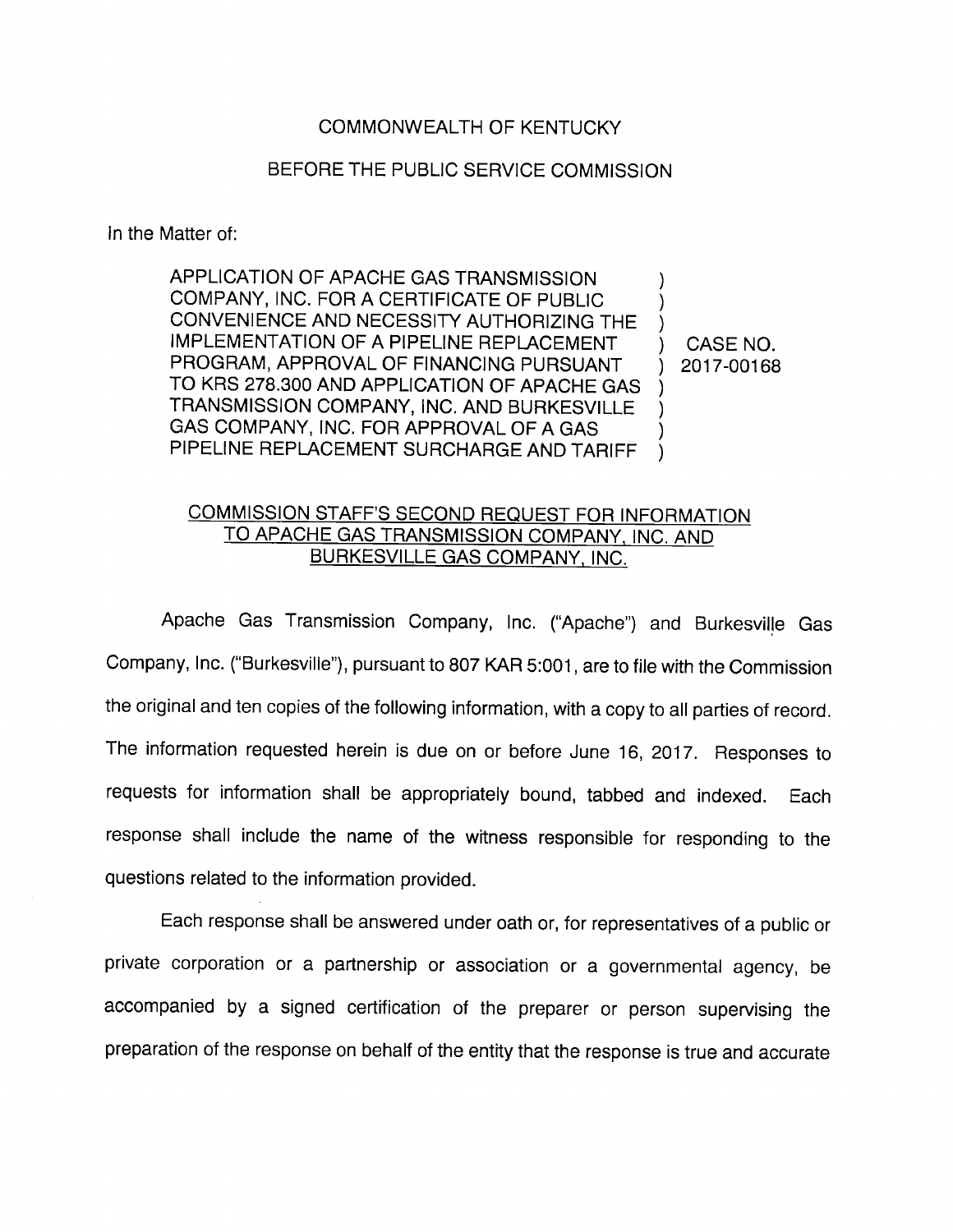to the best of that person's knowledge, information, and belief formed after a reasonable inquiry.

Apache and Burkesville shall make timely amendment to any prior response if they obtain information which indicates that the response was incorrect when made or, though correct when made, is now incorrect in any material respect. For any request to which Apache and Burkesville fail or refuse to furnish all or part of the requested information, they shall provide a written explanation of the specific grounds for their failure to completely and precisely respond.

Careful attention should be given to copied material to ensure that it is legible. When the requested information has been previously provided in this proceeding in the requested format, reference may be made to the specific location of that information in responding to this request. When filing a document containing personal information. Apache and Burkesville shall, in accordance with 807 KAR 5:001, Section 4(10), encrypt or redact the paper so that personal information cannot be read.

1. Refer to the response to the Commission Staff's First Request for Information, Item 7. The response states that Apache and Burkesville would need to determine what changes would need to be made to Burkesville's Gas Cost Adjustment ("OCA") calculations and tariffs in order to pass through to Burkesville customers any Apache Pipe Replacement Program charges. Describe the changes Burkesville foresees needing to make to its OCA calculations and tariff to pass through the monthly PRP charges from Apache to its customers using the GCA mechanism.

-2- Case No. 2017-00168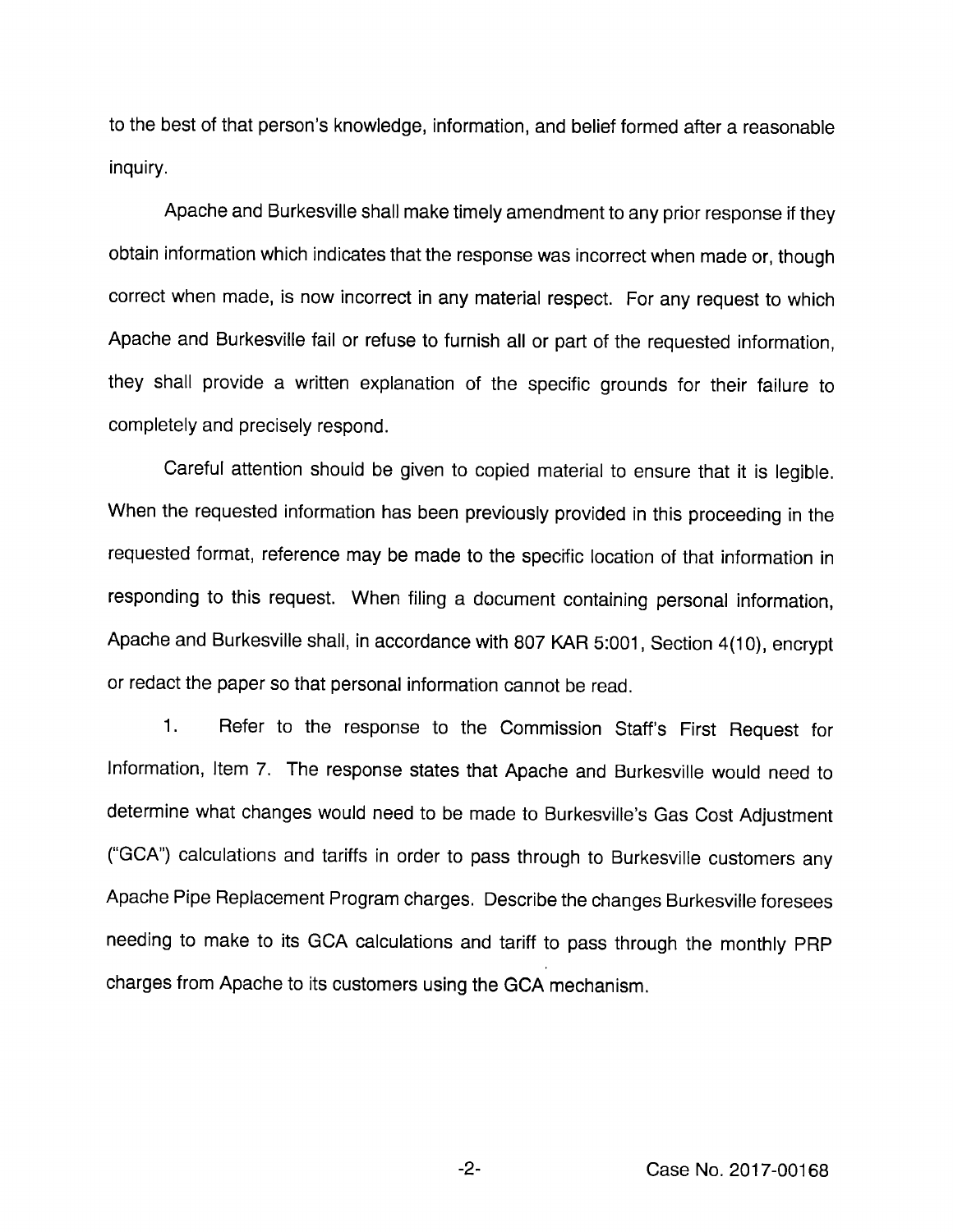Jathems Talina R. Mathews

Executive Director Public Service Commission P.O. Box 615 Frankfort, Kentucky 40602

## DATED **JUN 0 9 2017**

cc: Parties of Record